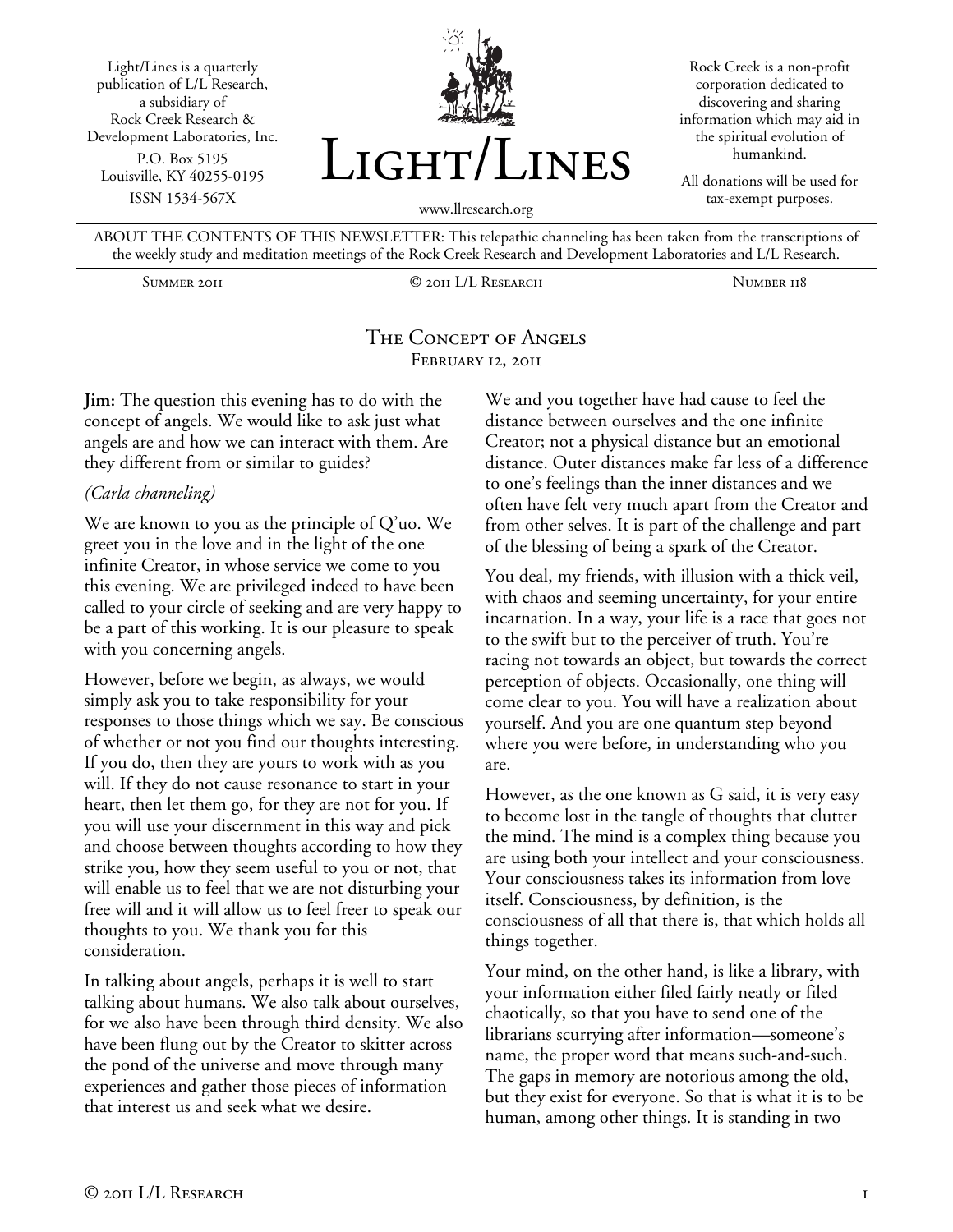camps, one foot in each, on the one foot space/time, the everyday consensus reality, the matrix, call it what you will. Your other foot is in the inner world, in consciousness, in love.

Furthermore, that is the point of your being who you are. You are a place where two lands come together. You are the bridge between finity and infinity, between limits and limitlessness. You bring, if you choose, limitless and infinite love into a world that is starving for love. You bring infinite and limitless light through your energy body and ground it into Earth's energy if you choose.

You ask a great deal of yourself in third density in that you ask yourself to wake up from a very comfortable slumber and become aware of the limitless potential that you contain. You become aware of your power and you seek its right use. You become aware that you do not know yourself very well and that you have been giving yourself a difficult time of it, looking with eyes of judgment rather than eyes of love upon what you do, what you think and how you feel.

You become aware that you have allowed a clutter of meaningless details to distract you from love itself, from the devotion of your deepest heart, from the hopes and dreams that you carry like treasure within yourself. And you become aware that you have the choice of how you shall be, thought by thought by thought.

As so, you choose to take on the challenge of third density as a person who is awake, aware and conscious and attentive and you make of your life a beautiful pattern, a pattern of learning and service, a pattern of responsibilities taken and manifested, and as you get to know yourself, you begin finally to forgive yourself for being human. And in the fullness of time you fall in love with yourself. And from that point on, your incarnation is easier, for the harshest critic is always the self. Yet there is no end to the challenges of life behind the veil of forgetting.

This is not the case with the angels. You have observed, as students, the regularity and predictability and hierarchical nature of the world as scientists have come to know it. The elements of which you are familiar and many of which you are unfamiliar, make up, not simply a random collection of elements but elements that have an arrangement because of their nature. They fit together in a certain

way. And there is a hierarchy of energies. You, yourself, are a perfect example of that hierarchy of energies—the energy field of the entire physical body holding within it the energy fields of each organ, each system of hormones, and so forth. Down to the cellular level, your body understands its own hierarchy and it functions well.

The hierarchy of the angels of which you have asked us is just as regular and predictable. You have angels at the level of Creator, and you have angels at the level of personal angels. You have everything in between. They carry responsibilities according to their hierarchy. What makes angels unique is that they have never left the vibration of the Creator. They have never departed from the one original Thought of unconditional love. They have never incarnated and they never will. While they have characteristics that can seem to be like a personality, to say that angels have a personality is to anthropomorphize $^1$  incorrectly.

Angels are love. Angels are love responsible for realms in a hierarchical manner. There are those which work with your sub-Logos, the sun, in creating the archetypal mind and the blueprint for the densities in this particular creation. There are angels who are attracted to vibrations and flock to those whose vibration are beautiful to them. You may not feel beautiful, dear ones, especially when you are struggling, yet to those who vibrate in unconditional love, the qualities of one who is seeking to learn and to serve are irresistible. It takes a great deal of courage to persist in a spiritual preoccupation, and each of you is [very] beautiful to us and to the angels.

There are two basic energies which angels have to offer. One is the simple energy of love itself and the other is a feeling of safety, which could be called a healing energy. Both of those aspects are the resources which angels have to offer. Angels also have connections with the four elements and the four directions<sup>2</sup> so that as you become more and more aware of the correspondences between certain archangels and certain energies, certain powers and certain directions, you become more able to cleanse

 $\overline{a}$ 

<sup>&</sup>lt;sup>1</sup> To anthropomorphize is to attribute to non-humans the characteristics of being human.

 $2^2$  The four elements or powers are earth, air, fire and water. The four directions are north, south, east and west.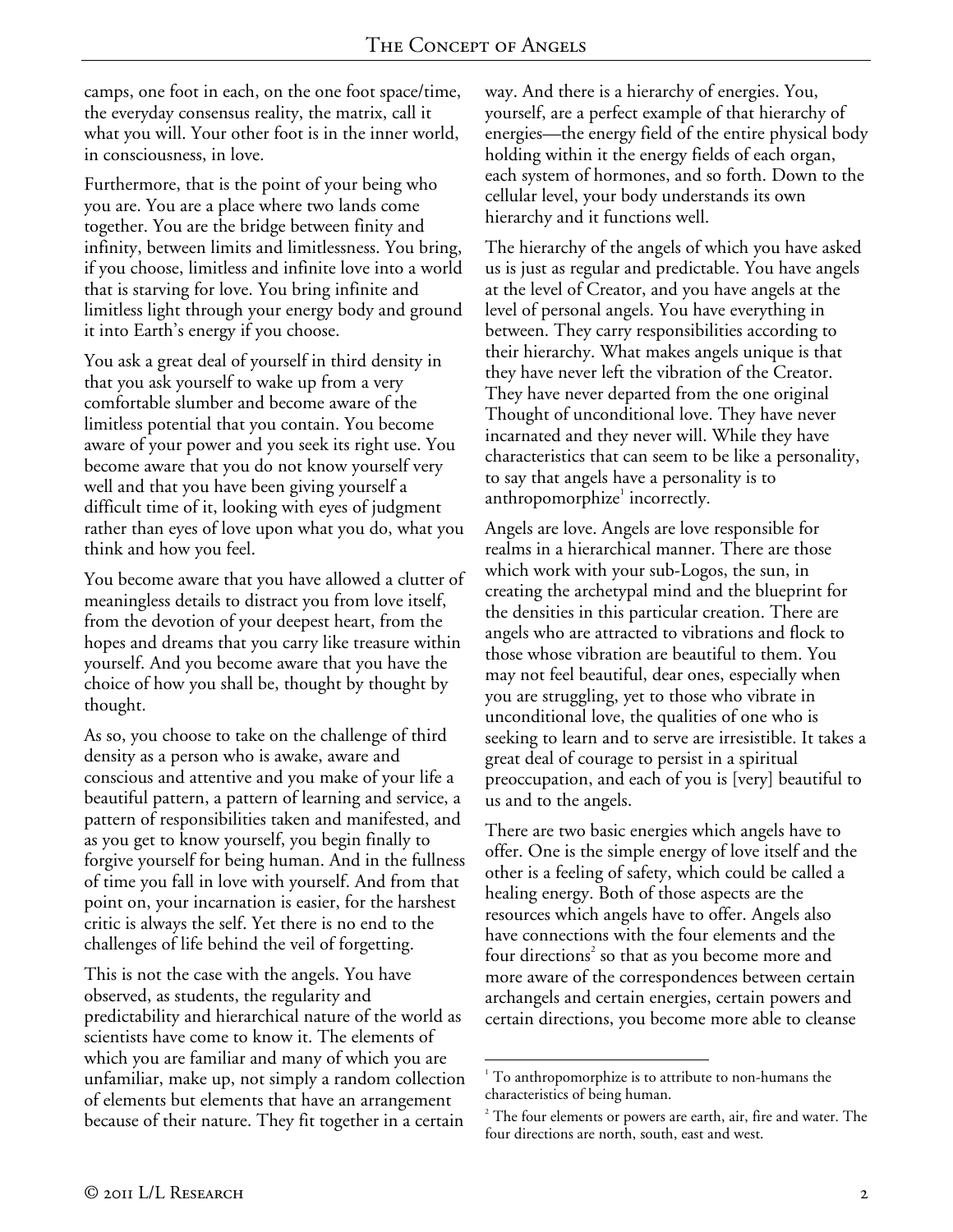your habitation or the area around you with the help of the archangels.

There is another class of angels that is indeed angelic and yet [these angels] have had incarnations. Those are the entities who have chosen to be angels but were not angels from the Creator. Yet between incarnations it became apparent to these souls that the work that they wished to do was angelic. And so these entities were incarnated and lived for a short time on this terrestrial ball you call Earth. And then, seemingly far before their time, they were taken. Instead of moving into the healing of the incarnation and the choosing of another incarnation, these particular entities move into the angelic realm. They are able to become angels because of their innocence within incarnation. These little ones are especially fond of those whose hearts are open and are very grateful to rest in that open heart that will accept them.

As this instrument mentioned before the meditation began, it is critical, if you wish to work with angels, to thank them, and to ask them to participate in your life, to be with you and to share their love and their healing and their feeling of safety. If you do not ask them, they cannot break free will. Therefore, it is important to remember each day to thank the angels that are around you and to ask them to continue helping you.

One way that this instrument and the one known as Jim ask for the angels' help is when they bathe, for angels are very good at magnetizing such substances as water or oil. And if asked, angels can place healing energy into the bathwater or shower so that the water carries the vibration of love and of healing. This is also true of substances such as food. If you ask the angels to help with the preparation of a food, they are able to help you magnetize love into the food. Homely chores such as chopping wood or cleaning house are ennobled by the angels as they aid you in magnetizing love to the motions that you make with your body and the thoughts that you think with your mind.

We find it stupendous to contemplate the generosity of the infinite Creator in enriching the experience of each of those it has sent out to gain experience by making sure that there is no corner of the Creation that is not full of love, not only on a passive level, but on the active level of those who love, those who care.

We are those of Q'uo, and would ask if there is a follow-up to this query at this time.

### *(Pause)*

We are those of Q'uo, and as there is no follow-up to this query, we would ask if there is another query at this time within the group.

**Questioner:** I have a question, Q'uo, but I would first like to thank you for sharing that and sharing your love with us. My question is about the substance of marijuana, the chemical THC, and what effect it has on seeking of any given seeker. My question comes from my experience, which is that it has an impact that seems to be negative on my seeking. It lowers my energy in days following exposure to it. But at the time of using the substance I do feel a certain inspiration and a sort of freedom, so that's my question. What is the nature of this substance and its effect on seeking?

We are those of Q'uo, and are aware of your query, my brother. Each substance has complex characteristics. Each food that you eat, each liquid that you drink, has those characteristics which are generally considered positive and those characteristics which are considered undesirable and therefore called something like "side effects." The substance, marijuana, is no exception.

In general, my brother, if you want to obtain maximally useful results from your observations and your witness during incarnation, you are best served by a completely pure and this instrument would say "sober," base. Every substance you ingest, every substance you drink, creates not just one, but several different effects within the body, and, as the one known as S has said, it is quite so that every seeker will have a different experience of apples or asparagus or marijuana. However, none of asparagus's side effects impact the spiritual life whereas in the case of marijuana, its effect on the spiritual life is inconstant and untrustable.

The basic principle involved in this opinion is that principle which suggests that you will be able to open your mind, your body, and your spirit more and more as you become lit from within, as you become kindled by that spirit that yearns for the perfect devotion, the truly whole giving of the self to service. As you persist along this line of seeking the veil thins for you, little by little, in a way which is safe for you.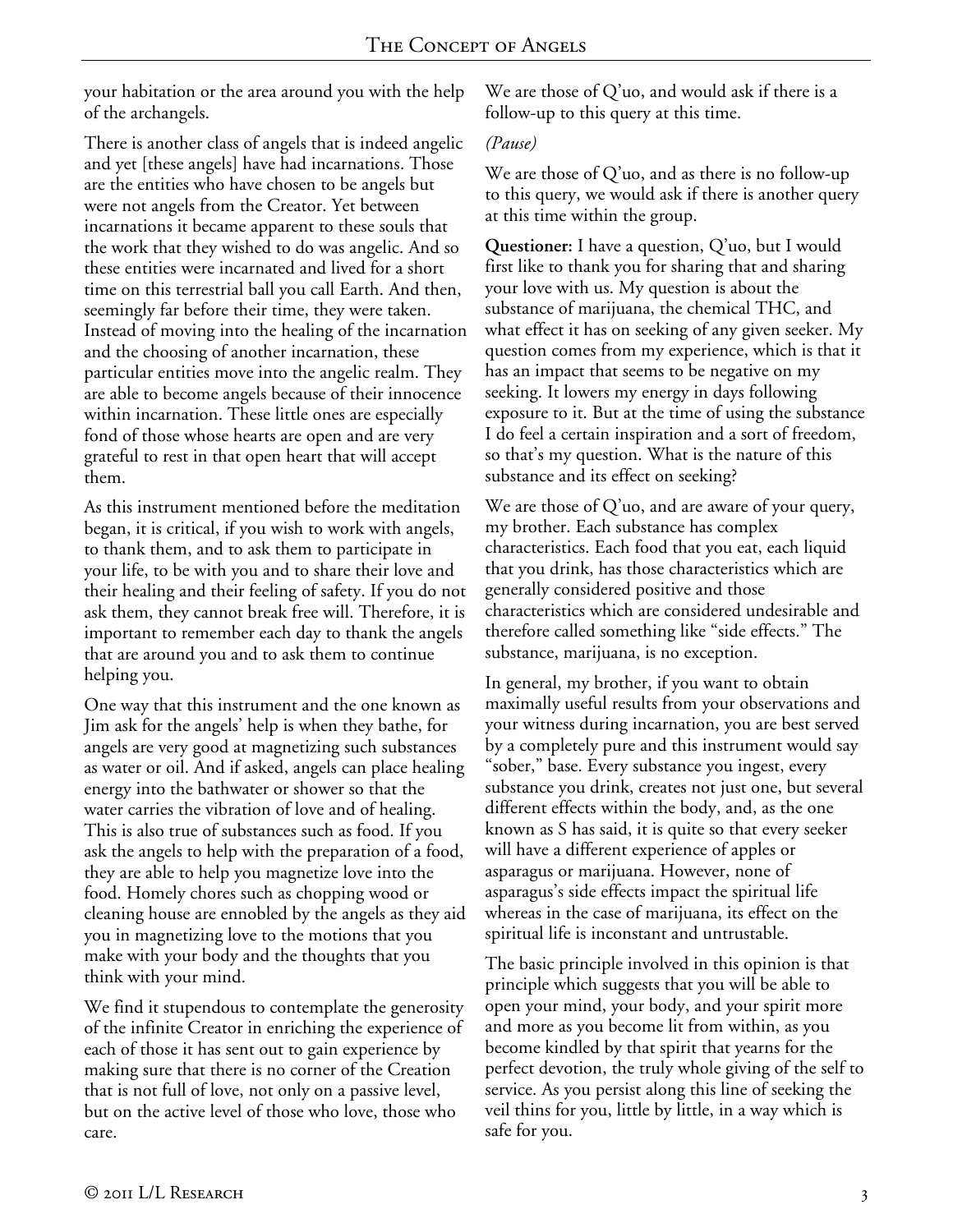The difficulty that we see with the use of marijuana in the spiritual seeking is that it enables you to experience an environment for which you are not naturally prepared. Thusly, while the experience is a good one, perhaps, at the time, the side effects that come with the use of marijuana, mainly the damping of the energies that you would normally have in more abundance, create the sum total experience of a positive time that you could not fully use because it was artificially created, and the cumulative effects of the use of marijuana, which involve weariness and a lack of motivation.

It is to be noted that all of these effects, both positive and seemingly negative, are temporary. The [chemicals in marijuana] are chemicals which have an effect, here and there and here and there, and then within a month's time they are gone. Consequently, it is a relatively transparent, recreational mood changer. And as this instrument can attest, that particular substance has medicinal qualities that are very appreciated by those who have chronic pain and chronic nausea. There would be no reason for us to encourage people to think of marijuana as evil or as an agent that will lead people astray. However, in terms of improving the spiritual life, its uses are very limited.

When you wish to improve your spiritual life, turn within. There is no substance, there is no answer, there is no shortcut outside of the vast reaches of your heart. When we suggest that you go within, we truly mean to go within, to cross the boundary between the ordinary reality of everyday life and the reality that is the environment of your open heart.

Dear ones, your people have ingested and drunk and smoked and breathed in an amazing variety of natural and manmade substances through the years of your history, working with outer things to attempt to achieve a result. And no result is found that is satisfactory. Meanwhile, quietly, humbly, invisibly, person after person after person has gone within and walked through the deserts of the self, climbed the mountains of the self, sailed on the oceans of the self, lost, wandering, exultant, cast down, and in every weather and in every situation the limitless potential of consciousness awaits.

The most effective spiritual practice is to believe in the spiritual practice and to seek it as does a lover its mate. It may seem trivial or unnecessarily emotional to encourage you to have intense personal, even

intimate, feelings about the spiritual life, yet it is very helpful and healthy for the spirit to yearn and to crave for the presence of the one Creator. You have that presence within you, yet it is a journey over desert and mountain and ocean, finally to come to that magic island at the center of your heart where lives love, unrestrained, wild and free. We therefore encourage you to enjoy yourselves as you will.

We do not condemn marijuana, my friends; we are simply saying that for the serious seeker, that which he manipulates shall be within himself.

In olden times and in some tribes of those who live in the indigenous way to your present day, there would be the time of dying to the self in one way or another, whether it was a case of physically being immured in a cave or [whether it was being] buried alive for a certain amount of time. There were rituals in which there was the experience of death. And when that individual arose from the sweat lodge or the shaman's quest, for the first time there was the true appreciation of the gift of life.

To have a keener, freer, wilder experience takes patience if it is done properly. Yet when you have come into states of mind that are altered and you have moved into them naturally, you are ready for the wisdom of the experience to impress itself upon you and you are ready for the responsibility of what you now know. As the one known as Ra said, "There are no mistakes but there are sometimes surprises." To create an environment in which your surprises are likely to please you, we encourage you to seek within.<sup>3</sup>

May we answer you further, my brother? We are those of Q'uo.

**Questioner:** No. I'm very satisfied. Thank you.

We thank you, my brother, for your query. We would ask if there is another query in the circle at this time. We are those of Q'uo.

### *(Side one of tape ends.)*

**G:** Q'uo, M writes: "Can personal events be metaphysically manipulated by negatively-oriented entities in order to give the outer appearance of synchronicity? If so, how does this demonstrate the

 $\overline{a}$ 3 Ra's wry statement comes in *The Law of One*, Book III, Session 69, Question 15, "Although there are no mistakes, there are surprises."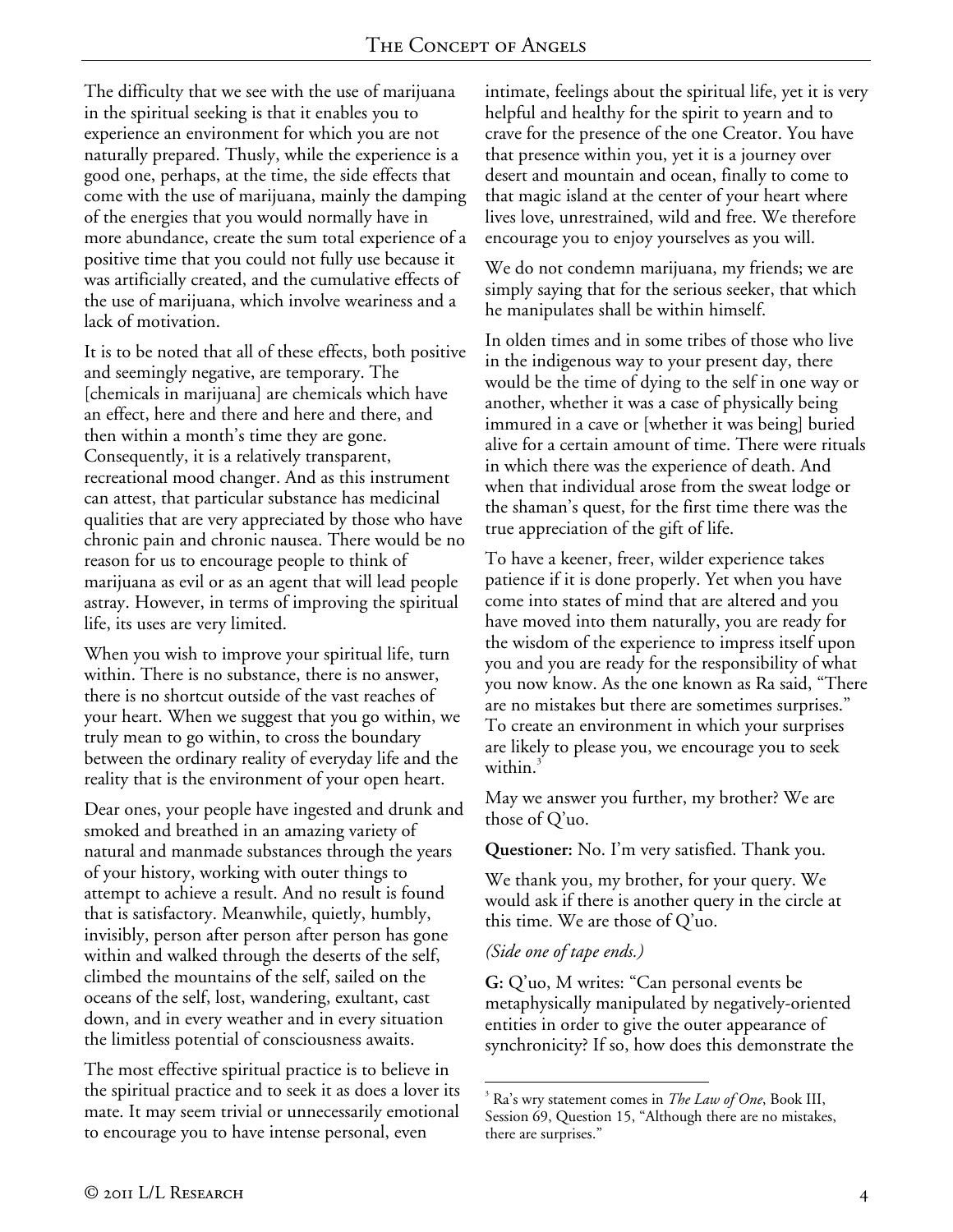Law of One and how can one best discern between true and false synchronicity?

We are those of Q'uo, and are aware of your query, my brother. My brother, we would say that it is entirely possible that negative entities might be interested in a certain entity and might find it useful to manipulate events so as to create synchronicity that would help to persuade a person to feel that certain thoughts were helpful. As always, those behind the veil, unable to see the true vibrations of unseen friends, must depend upon their powers of observation and discernment.

If an unseen friend of the negative orientation were attempting to persuade you, for instance, that it was a good idea to break free of a relationship or otherwise destabilize your life, it would work only if the person being persuaded wanted that persuasion. Consequently, we would encourage each seeker to look at synchronicities and rather than scooping them up wholesale without thought, look at and ponder the pattern being made by synchronicity. If the pattern is one which does not sit well with you for some reason, we would encourage you to trust that and to lift away from finding importance in such synchronicity.

The principle of the Law of One which bears upon this question is the principle of free will. This instrument, for instance, was once given the negative impression that she could not breathe. Try as she might she could not bring air into her lungs. However, this psychic greeting was unable to be effective because its effect depended upon the instrument panicking and losing faith that all was well.

As it happened, this instrument was well aware of the greeting, as it had been ongoing for some time, and simply walked on, thinking that, probably, eventually she would fall to the ground because there was no more air and that when unconscious the psychic greeting would no longer have an effect and she would regain her ability to breathe. Consequently, there was no fear. And after perhaps a minute of this situation being ongoing it lifted away and was gone.

There is a tremendous amount of play that you have with the steering of your mind. There is a great deal to learn about the discipline that you can exercise over your thoughts. And it is the work of an

incarnation to become an artist with perception working with thought in a creative way but not fooling the self; being insightful but not being clever; moving into the verticality of a moment so that it opens up like a flower rather than moving horizontally past the moment in search of a distant goal.

The web of synchronicity is valid and it indeed is offered from all sides that are attracted to you and your situation. It takes discernment to sort out the tremendous richness of information that is coming into you at all times. It is not the work of a moment. It is not the work of a year. It is the work of a lifetime. And we hope that each of you enjoys this carnival ride. Remember, dear ones, that what you see often depends upon how you choose to perceive.

The one known as L spoke recently in a circle like this one of experiencing a concert, first as full of negativity where the words to the songs seemed to be violent and hurtful and the energy of those in the audience seemed to be shallow and driven by substance abuse. Yet she persisted and moved to a level where she was able to see the love pouring out of every heart, every instrument, every note. And her environment changed from an environment of hell to one of heaven.

You have this capacity within you to make heaven of hell or hell of heaven. We encourage you to believe in the truth, which is that heaven lies within you. It is accessible. It is as if you were looking at a closed door. The key to that door is silence. Open it. Walk into your own heart and fly away. There you are safe. There you are loved. There you shall become capable of loving. We are with you; the angels are with you.

At this time we find that it is time to leave this group and this instrument, leaving each in the love and in the light of the one infinite Creator. We are known to you as those of Q'uo. Adonai. Adonai my friends.  $\ddot{\mathcal{Z}}$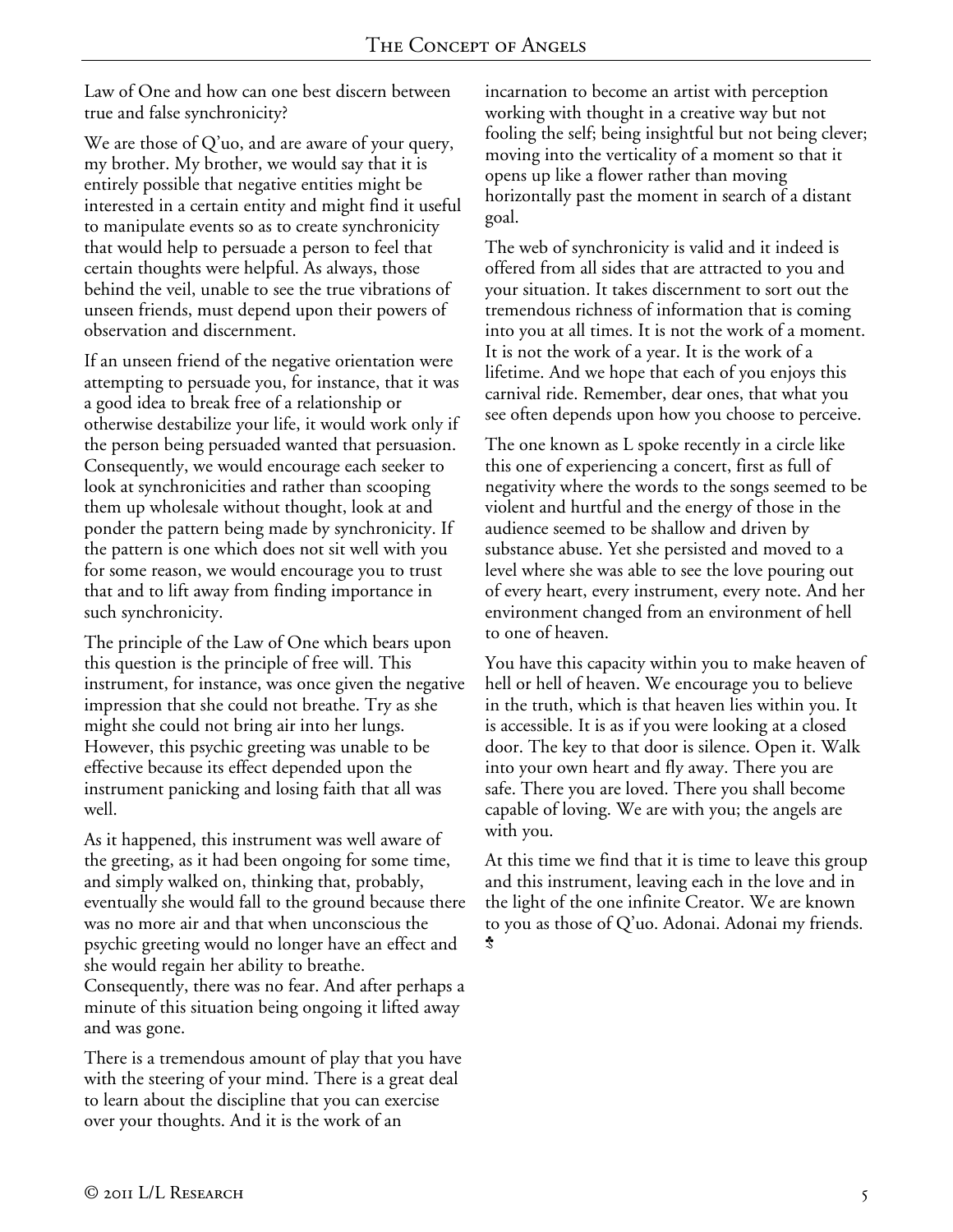## **Notes to Our Readers**

## **Homecoming, 2011**

Our thoughts are turning to the upcoming Homecoming 2011 which is occurring here at Camelot from August 26 to 28 this year. Carla, Jim and many of the attendees will speak on their favorite topic and it will be good food, good company, good conversation and that inexpressible feeling of home for those who have found the Law of One material helpful. It really does feel like coming home. There are still a couple of seats available. If you can make it give Gary a buzz at contact@llresearch.org. For more information regarding Homecoming, go to our community website, www.bring4th.org, and click on the Bring4th News entry title, "Announcing Homecoming 2011, Aug 26 - 28".

We will meet out in our back garden under a big canopy to keep the sun off. At night we will have illumination so that the grounds can still be walked. We at Camelot can't wait!

# **Carla's Progress**

As you may know Carla has been through two major spinal surgeries in the last year and a half. After her second lumbar surgery in April she had to keep returning to the operating room to have infections removed from the surgical site. The fourth time that she went back a plastic surgeon went through a special procedure and placed a pressure vacuum to the cleansed open wound which is slowly but surely drawing all of the infection out. She has been on this machine, called a wound-vac, for a little over two weeks and she will probably be connected to that very short leash during the Homecoming so she won't be able to be with that group except through the miracle of microphones and amplifiers. Her spirits are good, as always, and she wants to let everyone know that she feels all the healing prayers and loving thoughts sent by all those who have done so, and she thanks each of you so much. Thanks also to those who have sent cards. Every one is an uplift for all of us.

## **Tobey's relistening project.**

Now that Tobey has finished listening to every tape of every Ra session, he is turning his mind towards producing a pristine edition of the 106 sessions of

*The Law of One* that will present anew that stunning conversation between Don Elkins and the Ra group. Tobey is being aided by the re-relistening efforts of an L/L friend and volunteer, Eric L. in order to be certain that everything on the audio was captured and represented in the transcript version.

## **Translations**

We have had two wonderful surprises in the last week. Firstly, Susanna Angela, an Italian woman who has done a tremendous amount of translation for us, recently sent us the printed version of the Italian translation of "A Wanderer's Handbook", and just yesterday we learned that Pilar, a Spanish speaker, has finished translating all of the sessions of *The Law of One*, and they are up on site thanks to our faithful, Ian, the webmaster of L/L Research's archive site.

# **The Aaron/Q'uo Dialogues**

This remarkable collection of the channeling done by Barbara Brodsky channeling Aaron and Carla L. Rueckert channeling Q'uo will be available in bookstores in October we are told by North Atlantic Publishers. It is wonderful to see this material "out there" and we hope that you will check it out if it sounds interesting to you. It is unique in that it is a co-channeled book, a conversation between a Buddhist master whose last incarnation was 500 years ago and a principle of three planetary groups of higher-density beings. The questions begin with how to face fear and by the end of this generous volume the questions of those sitting in the circle with Barbara and Carla represent the questions that are on all seeker's minds and hearts.

L/L Research is uncharacteristically quiet without Carla's channeling, counseling, news articles, and books being produced. Carla's gaze is steadily set on resuming her honor/duties but it may be next fall until she is fully recovered. However, in the meantime Carla and all of us continue to live the Law of One and the work goes on. The pace is a little different. But the collaborative work continues. Every time you make a decision to serve others you are part of this effort of all of us to lighten the consciousness of planet Earth.

We are having a beautiful late summer and when it is not too hot and droughty it is the southern part of heaven. We are earnestly encouraging all of our local